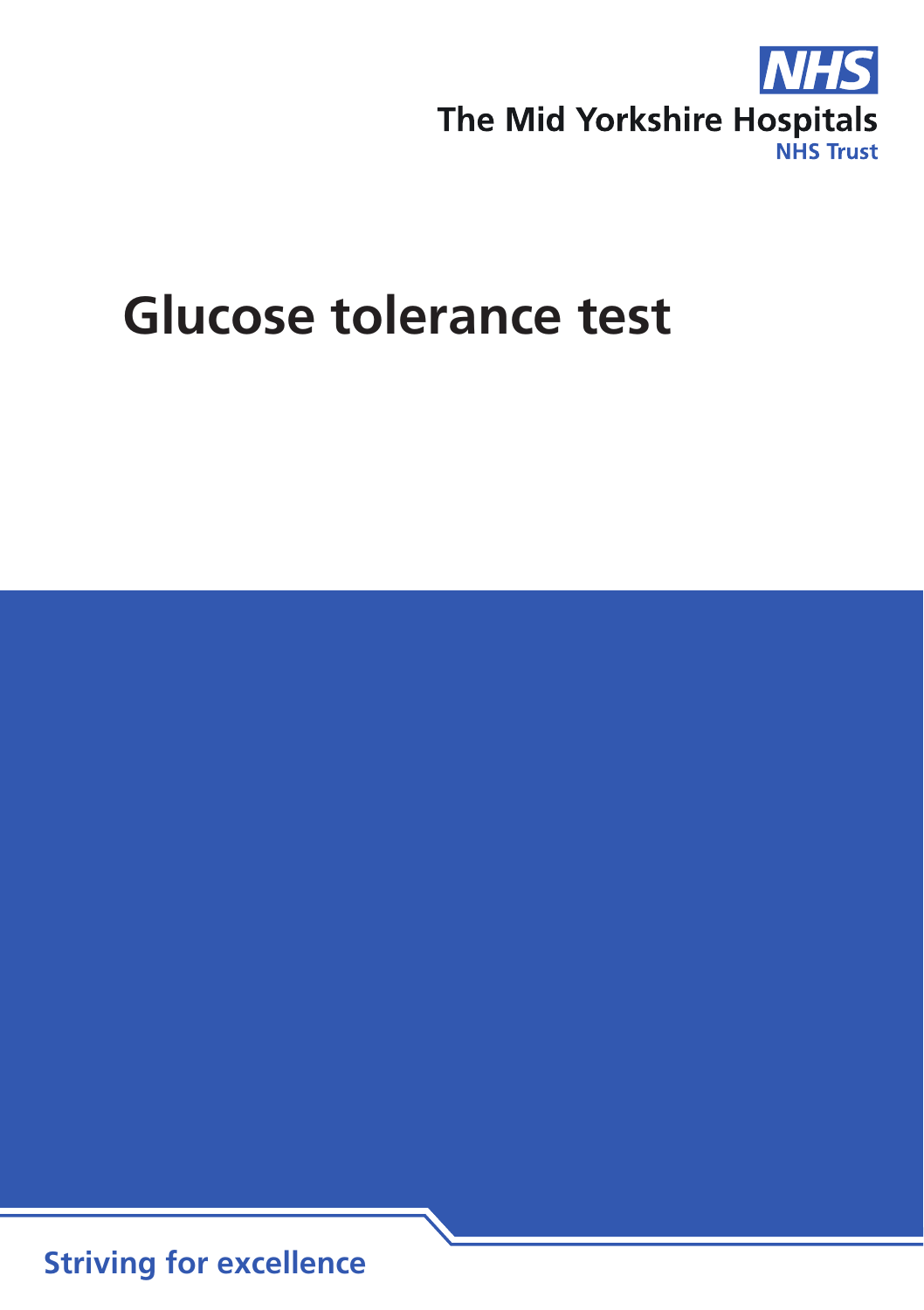## **Why has your midwife or doctor recommended a glucose tolerance test (GTT)?**

A GTT is recommended for a number of reasons including:

- You have had a large baby weighing 4.5Kg (10lbs) or more.
- Your body mass index (BMI) is 30 or higher.
- You have had gestational diabetes before in a previous pregnancy.
- You have a parent, brother or sister with diabetes.
- Your family origin is South Asian, Chinese, African-Caribbean or Middle Eastern.
- If your baby's abdominal circumferences measures above the 95th centile.

# **What is the test for?**

It is a screening test for diabetes in pregnancy (gestational diabetes). This is usually carried out between 24 and 28 weeks of pregnancy. Sometimes it is recommended earlier in your pregnancy if you have had previous gestational diabetes before for example.

# **Why is it important to have a GTT?**

If gestational diabetes goes undetected you are at increased risk of:

- Having a large baby greater than 4.5Kg (10lbs)
- Having a premature birth baby being born before 37 weeks
- Your baby could have health problems shortly after birth that require extra care
- Miscarriage the loss of a pregnancy during the first 23 weeks
- Stillbirth the death of your baby around the time of the birth.

# **How will I be tested for gestational diabetes?**

If you have any of the risk factors identified, you should be offered a glucose test during your pregnancy. This will be carried out in the antenatal clinic of the hospital providing your antenatal care between 26 and 28 weeks.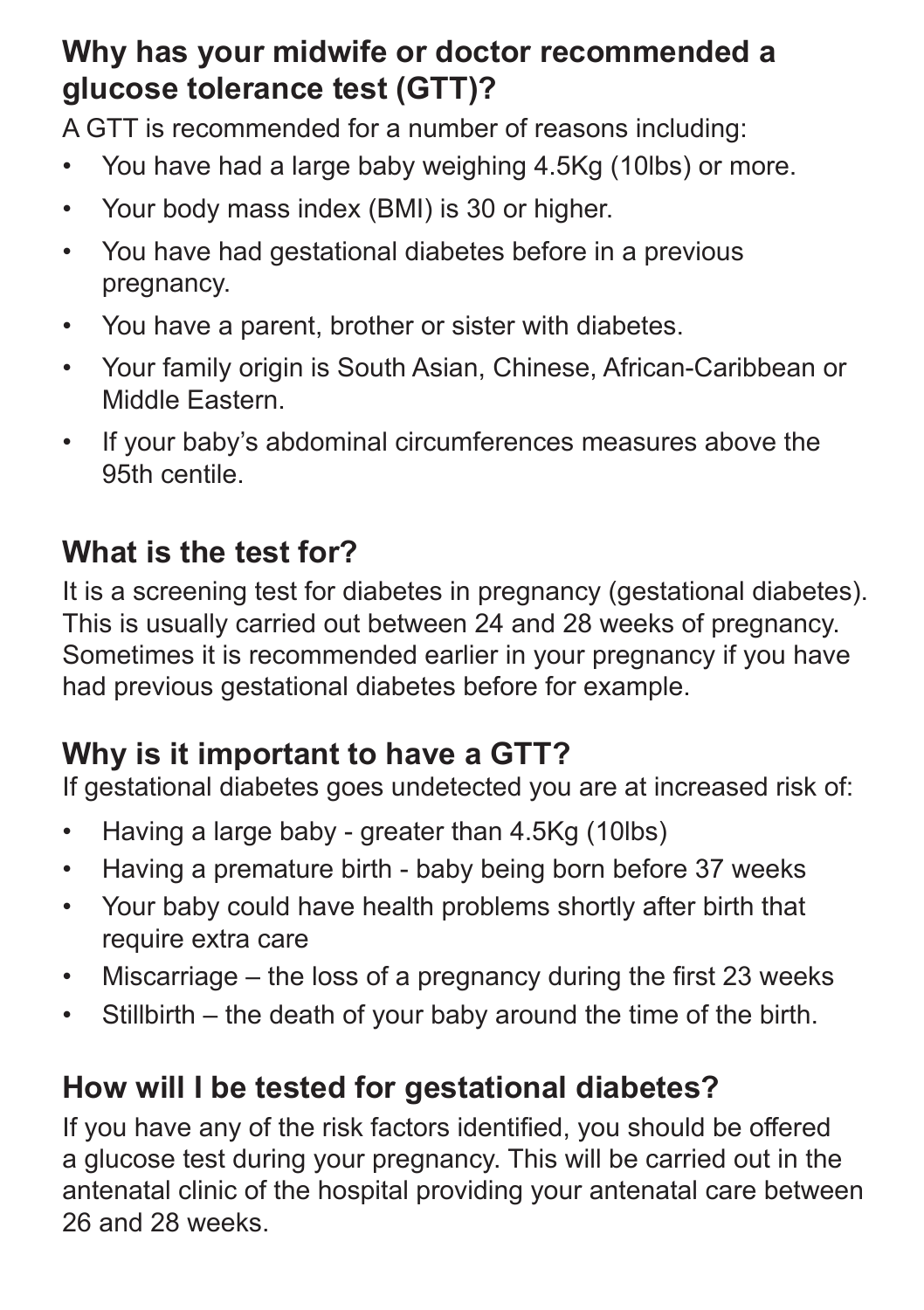If you have had gestational diabetes in a previous pregnancy a GTT will be arranged as soon after your booking appointment and repeated at 24-28 weeks if the 1st result is normal.

A GTT involves fasting overnight (not eating or drinking anything apart from sips of water).

- You must not eat anything from midnight before your test.
- Do not smoke after midnight and until your test is completed as this can affect your results.
- You are also advised not to take indigestion remedies, vitamins or chew gum before or throughout the test.
- You can take essential medication such as thyroxine and blood pressure tablets as normal.
- You can bring food / a snack with you to eat after the test is completed.

## **What happens during the test?**

When you arrive at the clinic at your appointment time we will take a sample of blood from you.

- You are then given a glucose solution to drink slowly over 5 minutes. This is a measured amount so you will need to drink it all.
- The blood test is repeated 2 hours later to see how your body reacts to glucose.
- Between blood tests you are asked to stay in the waiting room of the antenatal clinic and not walk round the hospital as activity can reduce blood glucose levels and may interfere with the test result.

## **When will I get the results of my GTT?**

The antenatal clinic team will contact you by telephone if the test shows you have gestational diabetes, usually within a week to plan your future antenatal care. You will receive an appointment letter through the post. The diabetic team will also call you to discuss gestational diabetes with you.